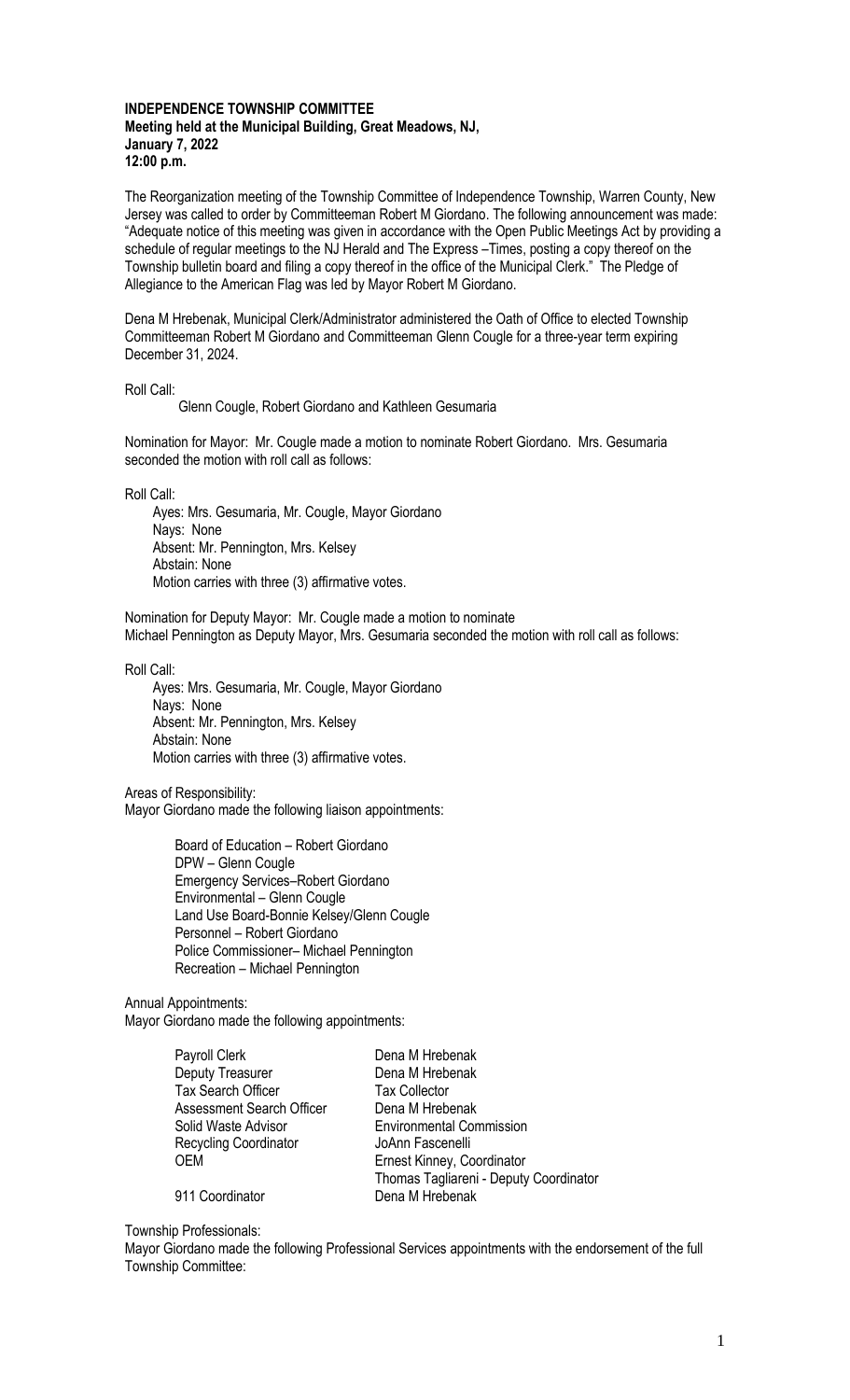Prosecutor: Roger Skoog<br>Public Defender: Scott M. Wilhelm Public Defender:<br>Auditor: Bond Counsel:

Attorney: Gebhardt & Kiefer Law Firm **Man Lee, Nisivoccia & Company<br>Michael Israels** Planner: David Banisch, Banisch Associates, Inc. Insurance Agent: Randy May – Otterstedt Insurance Agency

Boards and Commissions:

Land Use Board: Bonnie Kelsey George Ulmer Glenn Cougle Robert Best Don Engels Mark Rafalko Melissa Milano

| Class I 1Yr. Term   | Exp. 12/31/22 |
|---------------------|---------------|
| Class II 1Yr. Term  | Exp. 12/31/22 |
| Class III 1Yr. Term | Exp. 12/31/22 |
| Class IV 4 Yr. Term | Exp. 12/31/25 |
| Class IV 4 Yr. Term | Exp. 12/31/25 |
| Alternate #1        | Exp. 12/31/23 |
| Alternate #2        | Exp. 12/31/23 |

Consent Agenda:

## **Resolution 22-01 Title or Subject: Cash Management Plan**

Interest Rate on Delinquent Taxes and Municipal Charges In accordance with RS: 4-67, the interest rate on delinquent taxes and municipal charges shall be as follows:

1. 8% per annum on the first \$1,500 of the delinquency

2. 18% per annum on any amount in excess of \$1,500

No interest shall be charged for a 10-day grace period; after the 10-day grace period, interest shall be calculated from the due date.

An additional penalty of 6% of the amount of the delinquency will be charged to a taxpayer with a delinquency in excess of \$10,000 who fails to pay that delinquency prior to the end of the calendar year.

The Tax Collector is authorized to process or cancel without further action on part of the governing body, any property tax overpayment or delinquency of less than \$10.00. The Tax Collector is further authorized to conduct the annual sale of delinquent taxes for the calendar year 2021.

## Investment of Funds

The Chief Financial Officer is hereby authorized to invest funds, as they shall become available, to attain the highest rate of return, provided that all investments are reported to the Township Committee at the next meeting subsequent to the making of the investments.

## Official Depositories

In accordance with NJSA 40A: 5-15, all monies collected by taxation, received from any source by or on behalf of any local unit or any board or department shall be deposited or turned over to the Chief Financial Officer within 48 hours.

The following banks are designated as official depositories for checking and/or escrow funds for the Township for 2022, as well as savings funds and investment accounts: First Hope Bank

#### Authorized Signatures

All withdraws against the foregoing accounts shall bear the signatures of two of the following officials: Mayor and Chief Financial Officer.

## **Resolution 22-02**

## **Title or Subject: Official Newspapers**

Be It Resolved, by the Township Committee of the Township of Independence, that the following newspapers be designated as official newspapers of the Township of Independence for the purpose of legal notices: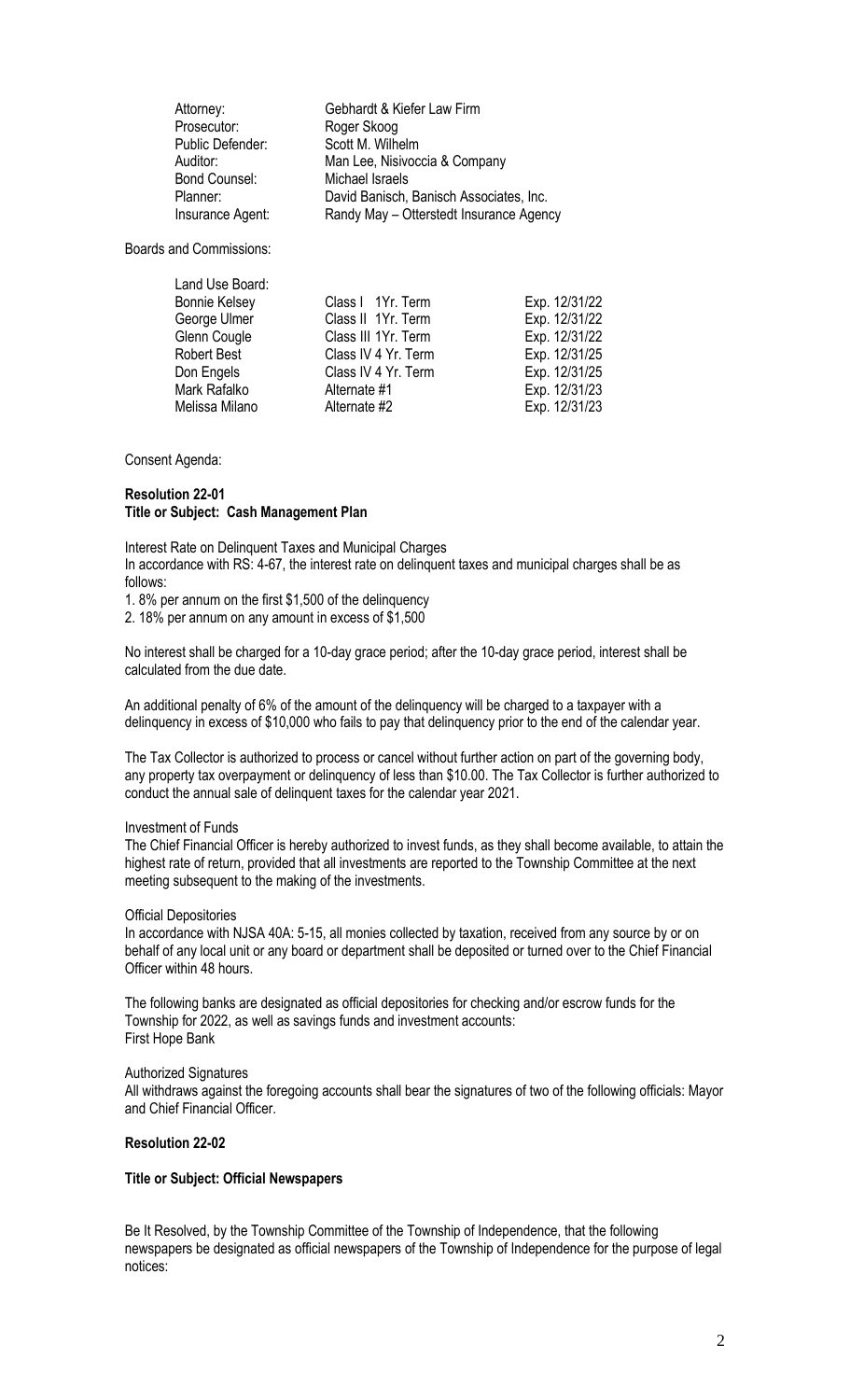New Jersey Herald Express-Times NJ Zone

## **Resolution: 22-03**

#### **Title or Subject: Annual Meeting Notice**

WHEREAS, on October 21, 1975, The Open Public Meetings Act (Sunshine Law) became the law of the State of New Jersey, which became law effective on January 19, 1976 and has from time to time been amended; and

WHEREAS, pursuant to the Act, requirements of notice to the Public are prescribed for meetings of the Mayor and Committee of the Township of Independence which notice shall occur at its annual reorganization meeting, but not later than January 10<sup>th</sup> of each year;

NOW THEREFORE BE IT RESOLVED, by the Mayor and Committee of the Township of Independence Township, County of Warren, State of New Jersey, that the following days during 2021 are designated as the workshop and regular meetings of the Mayor and Committee of the Township of Independence:

Reorganization Meeting January 7, 2022 at 7:00PM

Township Committee Workshop Meeting

|                  |      |        | July 5, 2022      | 7 p.m. |
|------------------|------|--------|-------------------|--------|
| February 1, 2022 |      | 7 p.m. | August 2, 2022    | 7 p.m. |
| March 1, 2022    |      | 7 p.m. | September 6, 2022 | 7 p.m. |
| April 5, 2022    |      | 7 p.m. | October 4, 2022   | 7 p.m. |
| May 3, 2022      |      | 7 p.m. | November 1, 2022  | 7 p.m. |
| June 8, 2022     | *Wed | 7 p.m. | December 6, 2022  | 7 p.m. |

Township Committee Meeting

| January 11, 2022 | 7 p.m. | July 13, 2022      | 7 p.m. |
|------------------|--------|--------------------|--------|
| February 9, 2022 | 7 p.m. | August 10, 2022    | 7 p.m. |
| March 9, 2022    | 7 p.m. | September 14, 2022 | 7 p.m. |
| April 13, 2022   | 7 p.m. | October 12, 2022   | 7 p.m. |
| May 11, 2022     | 7 p.m. | November 9, 2022   | 7 p.m. |
| June 8, 2022     | 7 p.m. | December 14, 2022  | 7 p.m. |

ALL MEETINGS WILL BEGIN AT 7:00 P.M. AT THE INDEPENDENCE TOWNSHIP ADMINISTRATIVE OFFICES, 286-B RT. 46, GREAT MEADOWS NEW JERSEY UNLESS OTHERWISE SPECIFIED. OFFICIAL ACTION MAY BE TAKEN AT ANY MEETING.

## **Resolution 22-04 Title or Subject: Temporary Budget**

WHEREAS, 40A: 4-19 Local Budget Act provides that temporary appropriations be made for the purpose and amounts required in the manner and time therein provided: and

WHEREAS, the date of this resolution is within the first thirty days of January 2022 and

WHEREAS, the total appropriations in the 2021 budget, exclusive of any appropriations made for interest and debt redemption charges, capital improvement fund and public assistance, is the sum of \$4,608,904.55; and

WHEREAS, 26.25% of the total appropriations in the 2021 budget, exclusive of any appropriations made for interest and debt redemption charges, capital improvement fund and public assistance in said 2021 budget is the sum of \$1,209,837.45.

NOW, THEREFORE, BE IT RESOLVED, that temporary appropriations be made and that a certified copy of this resolution be transmitted to the Chief Financial Officer for his records.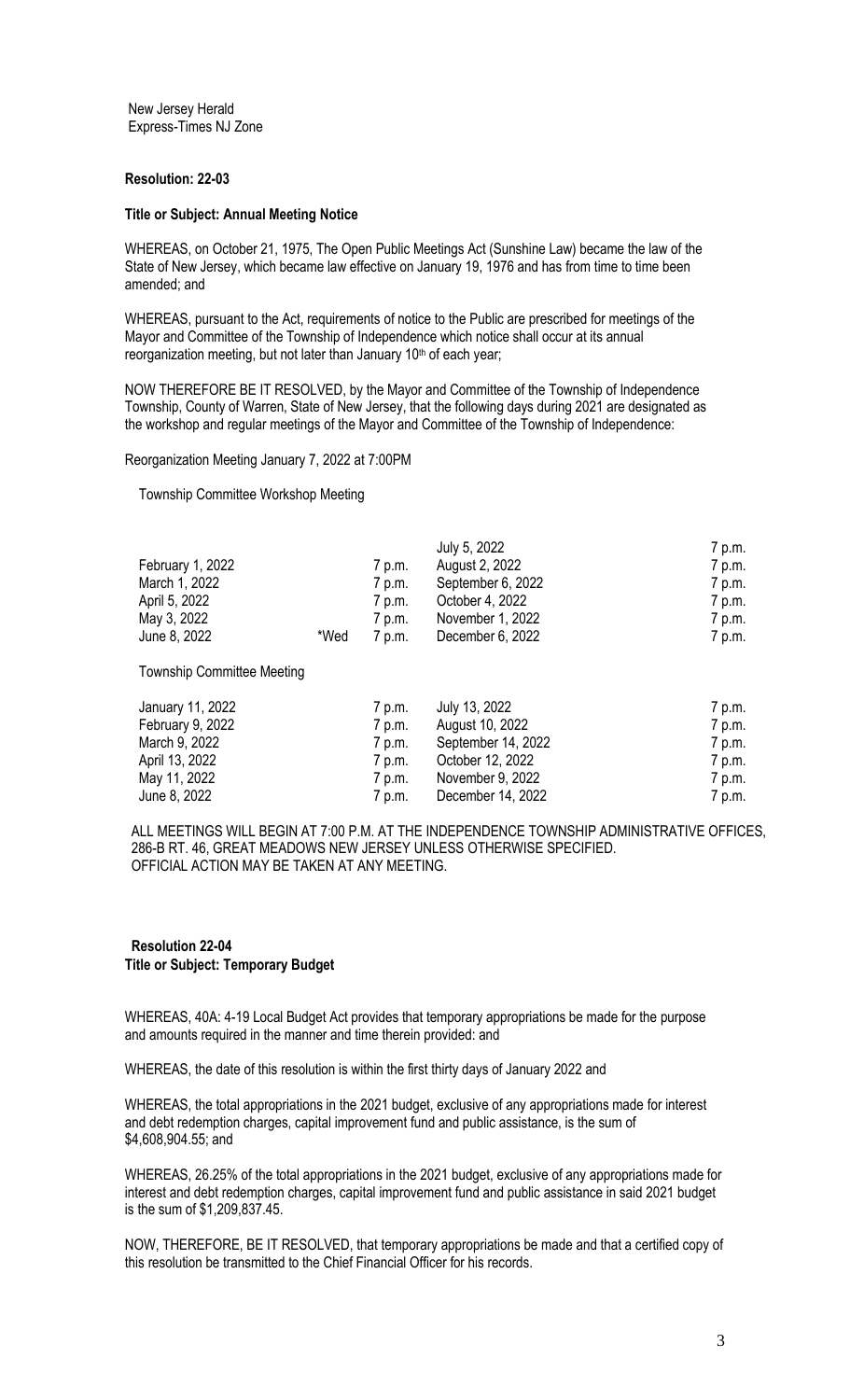#### **Resolution: 22-05**

### **Title or Subject: Tax Appeals and Other Action Involving**

WHEREAS, the Mayor and Township Committee of Independence Township are aware that the Tax Assessor of the Township of Independence may be required from time to time to correct errors made in computing the tax assessments of properties located within Independence; and

WHEREAS, the Mayor and Township Committee are aware that the laws of New Jersey permit any taxpayer of Independence Township to file a Petition of Appeal with the Warren County Board of Taxation or the Tax Court of the State of New Jersey to adjust this valuation of property or to correct errors made therein; and

WHEREAS, the municipality must be represented at such hearings by its Tax Assessor and by the Municipal Attorney, who by law shall be authorized to settle such appeals with taxpayers of Independence Township when it appears that such settlement is in the best interest of the Township and the taxpayer; and

WHEREAS, in the event a settlement is reached, the laws of the State of New Jersey require that a Stipulation of Settlement be prepared memorializing the agreement which was reached which Stipulation must then be filed with the Warren County Board of Taxation; and

WHEREAS, the Tax Assessor of the Township of Independence has requested the Mayor and Township Committee to enact a resolution specifically authorizing the Tax Assessor to enter into agreements with taxpayers of the Township of Independence to correct errors and to settle appeals including the authority to execute stipulations of Settlement with taxpayers and appellants. NOW, THEREFORE BE IT RESOLVED by the Mayor and Township Committee of the Township of Independence that the Tax Assessor is hereby authorized to adjust errors found in the tax assessments covering property within Independence Township, negotiate and enter into settlements of appeals by taxpayers of their tax assessments and in all respects the Tax Assessor is authorized by law including the signing of all such stipulations and settlement agreements.

BE IT FURTHER RESOLVED that the Township Attorney of the Township of Independence is hereby authorized to represent the Township in connection with all matters concerning the assessment of taxes including but not limited to negotiation of settlements, the preparation of settlement stipulations, and the signing of all documents as may be required by law on behalf of the Township of Independence;

AND BE IT FURTHER RESOLVED that the Tax Assessor and the Township Attorney be and the same are hereby authorized to appear on behalf of the Township of Independence before the Warren County Board of Taxation and the Tax Court of the State of New Jersey and to do and perform all lawful acts before such Board and Court on behalf of the Township of Independence as may be provided by law including the authority to enter into settlement agreements and judgments by consent.

#### **Resolution 22-06**

## **RESOLUTION AUTHORIZING THE AWARD OF A NON-FAIR AND OPEN CONTRACT FOR THE POSITIONS OF ENGINEER, BOND COUNSEL, PLANNER & AUDITOR FOR THE TOWNSHIP OF INDEPENDENCE CALENDAR YEAR 2022**

WHEREAS, the Township of Independence has a need to acquire an Engineer, Bond Counsel, Planner and Auditor as a non-fair and open contract pursuant to the provisions of N.J.S.A.19:44A-20.5; and

WHEREAS, Engineer Michael Finelli, Special Bond Counsel Michael Isreals, Banisch Associates, Inc. and Man Lee of Nisivoccia LLP for Township Accountant/Auditor have determined and certified in writing that the value of the acquisition will exceed \$17,500; and,

WHEREAS, the anticipated term of these contracts is one year; and

WHEREAS, Michael Finelli, Finelli Consulting Engineers, Michael Isreals, Esq.,Banisch Associates, Inc. and Nisivoccia LLP have submitted proposals tracts indicating they will provide the following services:

Michael Finelli-Township Engineer Michael Isreals, Esq-Special Bond Counsel Banisch Associates,Inc.-Professional Planning Services Nisivoccia LLP – review of 2021 financial records and preparation of annual audit.

 WHEREAS, Attorney Michael Isreals, Banisch Associates, Inc. and Nisivoccia LLP have completed and submitted a Business Entity Disclosure Certification which certifies that the aforesaid have not made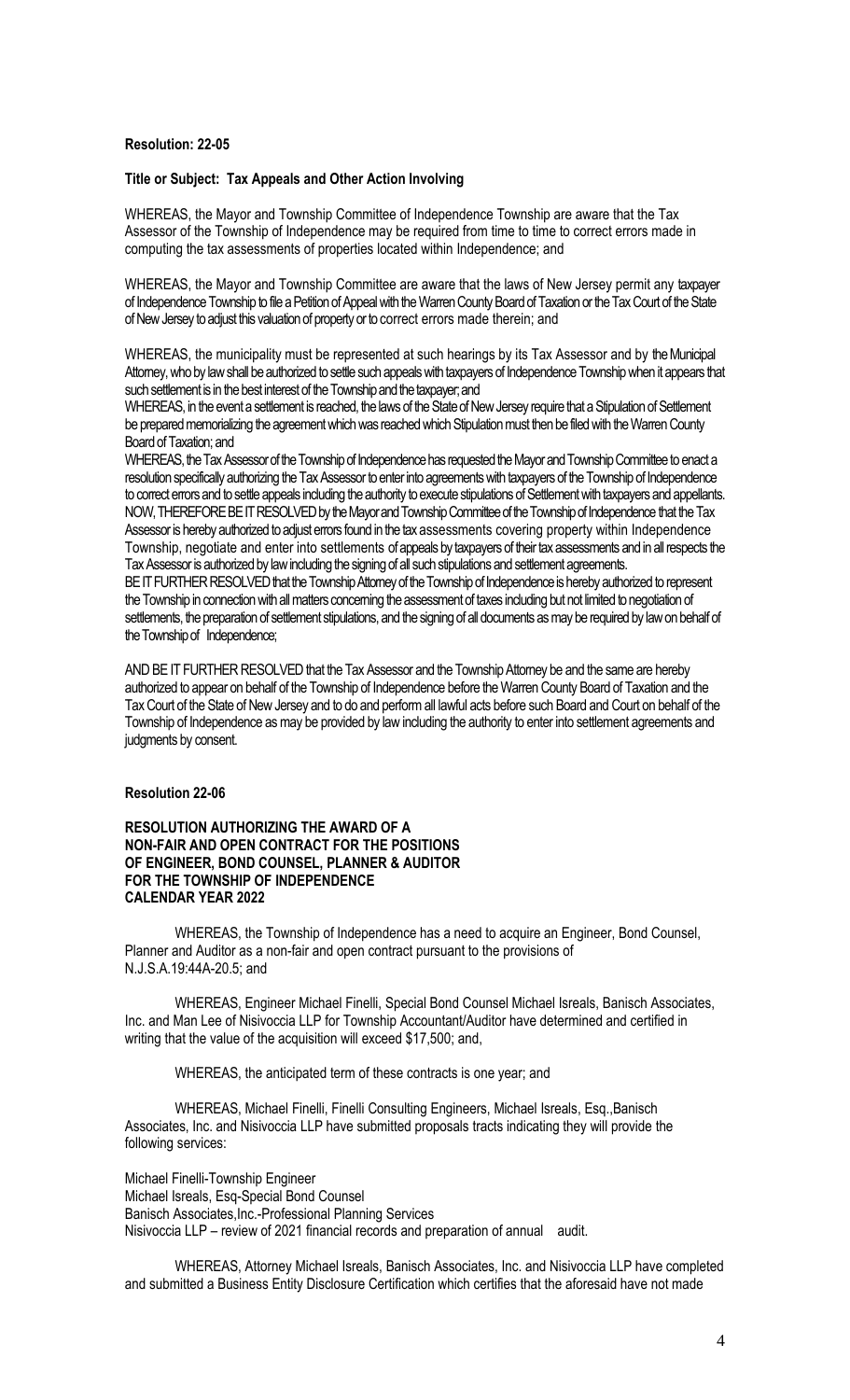any reportable contributions to a political candidate or candidate for Township Committee in the previous one year, and that the contract will prohibit Attorney Michael Isreals, Banisch Associates, Inc. and Nisivoccia LLP from making any reportable contributions through the term of the contract, and

WHEREAS, the Chief Financial Officer has certified that there are funds available for the procuring of these services pursuant to N.J.A.C. 5:30-5.4 pending approval by the Township Committee;

NOW THEREFORE, BE IT RESOLVED that the Mayor of the Township of Independence is authorized to enter into contracts with Attorney Michael Isreals, Banisch Associates, Inc. and Nisivoccia LLP as described herein; and,

BE IT FURTHER RESOLVED that the Business Disclosure Entity Certification and the Determination of Value be placed on file with this Resolution; and,

BE IT FURTHER RESOLVED that Notice of this Resolution will be published in the NJ Herald and Express-Times NJ Zone, the official newspapers of the Township of Independence.

### **Resolution 22-07**

## **RESOLUTION APPOINTING MUNICIPAL ATTORNEY**

WHEREAS, there exists a need for the performance of legal services for Independence Township for the year 2022; and

WHEREAS, funds are, or will be made, available for this purpose to be certified by the Treasurer; and

WHEREAS, the Local Public Contracts Law (N.J.S.A. 40A:11-1 et seq.) authorizes the hiring of an attorney without competitive bidding providing that the Resolution authorizing the award of contracts for "Professional Services" without competitive bidding and the contract itself be made available for public inspection.

NOW, THEREFORE, BE IT RESOLVED, by the Mayor and Committee of Independence Township, Warren County, New Jersey, as follows:

1. Richard P. Cushing, Esq., and Leslie Parikh of Gebhardt & Kiefer, P.C., are hereby appointed to serve as Municipal Attorney for Independence Township during the year 2022 in order to provide legal services for Independence Township.

2. The Mayor and Committee shall enter into a mutually agreeable written compensation agreement with said Attorney within thirty (30) days of the date of this Resolution.

3. This Agreement is awarded without competitive bidding as a "Professional Service" under the provision of the Local Public Contracts Law, N.J.S.A. 40A:11-5.

# **Resolution 22-08**

**RESOLUTION AUTHORIZING THE AWARD OF A NON-FAIR AND OPEN CONTRACT FOR THE POSITIONS OF SPECIAL TAX COUNSEL FOR THE TOWNSHIP OF INDEPENDENCE CALENDAR YEAR 2022**

WHEREAS, the Township of Independence has a need to acquire a Special Tax Counsel as a non-fair and open contract pursuant to the provisions of N.J.S.A.19:44A-20.5; and

WHEREAS, Martin Allen Esq., as Special Tax Counsel have determined and certified in writing that the value of the acquisition will exceed \$17,500; and,

WHEREAS, the anticipated term of these contracts is one year; and

WHEREAS, Martin Allen Esq. has submitted a proposal indicating he will provide the following services of Special Tax Counsel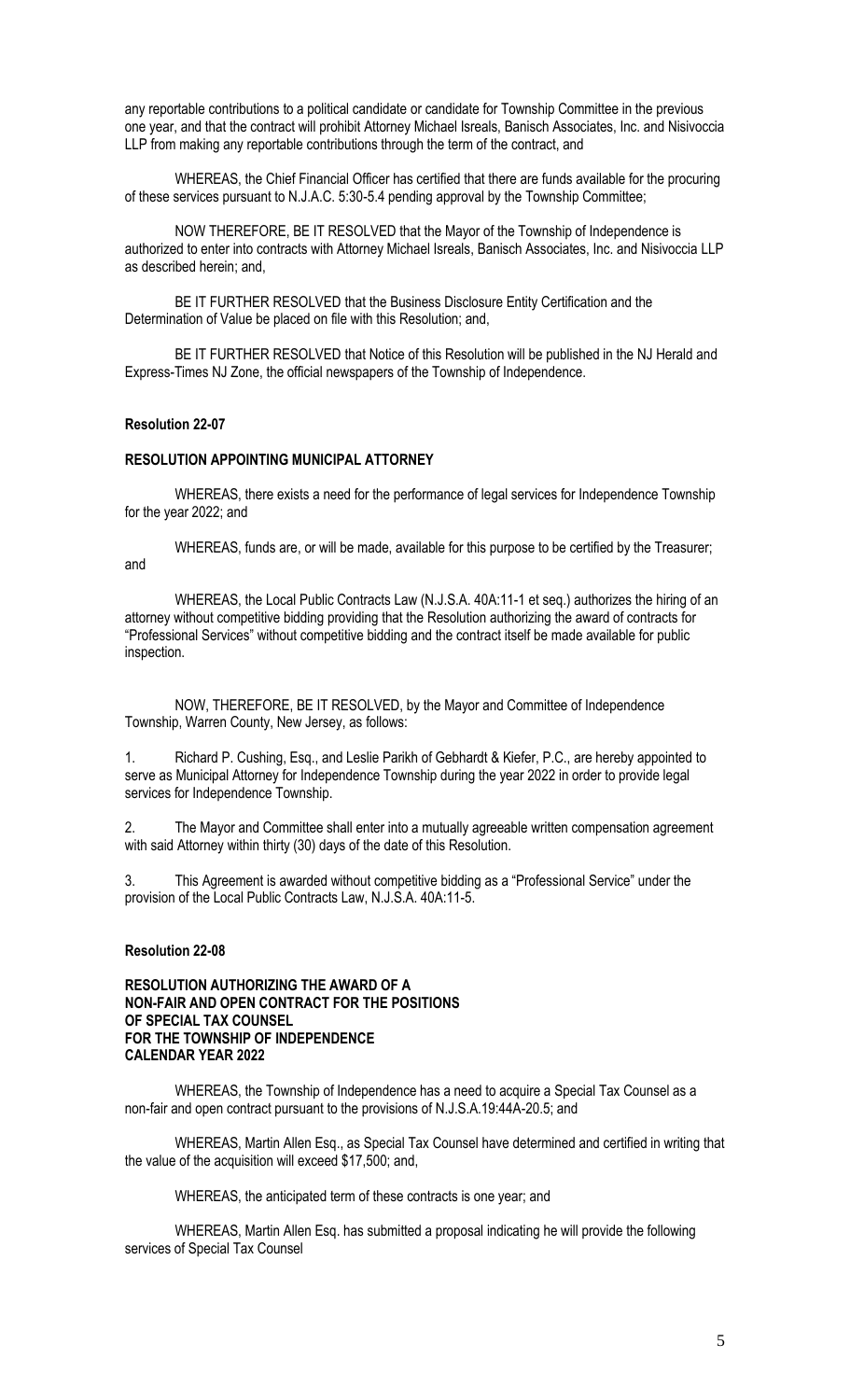WHEREAS, Martin Allen Esq. have completed and submitted a Business Entity Disclosure Certification which certifies that the aforesaid have not made any reportable contributions to a political candidate or candidate for Township Committee in the previous one year, and that the contract will prohibit Martin Allen Esq. from making any reportable contributions through the term of the contract, and

WHEREAS, the Chief Financial Officer has certified that there are funds available for the procuring of these services pursuant to N.J.A.C. 5:30-5.4 pending approval by the Township Committee;

NOW THEREFORE, BE IT RESOLVED that the Mayor of the Township of Independence is authorized to enter into contract with Martin Allen Esq.as described herein; and,

BE IT FURTHER RESOLVED that the Business Disclosure Entity Certification and the Determination of Value be placed on file with this Resolution; and,

BE IT FURTHER RESOLVED that Notice of this Resolution will be published in the NJ Herald, the official newspaper of the Township of Independence.

### **Resolution 22-09**

## **TOWNSHIP OF INDEPENDENCE DESIGNATING THE PUBLIC AGENCY COMPLIANCE OFFICER**

WHEREAS, in accordance with N.J.A.C. 17:27-3.2 each public agency shall designate an individual to serve as its Public Agency Compliance Officer or P.A.C.O; and

NOW, THEREFORE, BE IT RESOLVED that the governing body of The Township of Independence, (hereinafter "Public Agency") in the County of Warren and State of New Jersey, hereby designates Dena M Hrebenak, R.M.C., as its Public Agency Compliance Officer;

BE IT FURTHER RESOLVED, that the Township Clerk forward a certified copy of this resolution to the New Jersey Department of Treasury, Division of Contracts Compliance and Equal Employment Opportunity in Public Contracts.

## **No. 22-10**

#### **Title or Subject: APPOINTMENTS/ADJUSTMENTS**

BE IT RESOLVED by the Township Committee of the Township of Independence the following appointments/adjustments are hereby made:

Gerrit Kinney-Patrolman Second Class, at a rate of \$ 88,864.00 per annum effective January 1, 2022.

#### **Resolution 22-11**

#### **Title or Subject: APPOINTMENTS/ADJUSTMENTS**

BE IT RESOLVED by the Township Committee of the Township of Independence the following appointments/adjustments are hereby made:

Joseph Bozzone-Patrolman Third Class, at a rate of \$ 80,716.00 per annum effective January 1, 2022.

## **Resolution 22-12**

#### **Title or Subject: APPOINTMENTS/ADJUSTMENTS**

BE IT RESOLVED by the Township Committee of the Township of Independence the following appointments/adjustments are hereby made: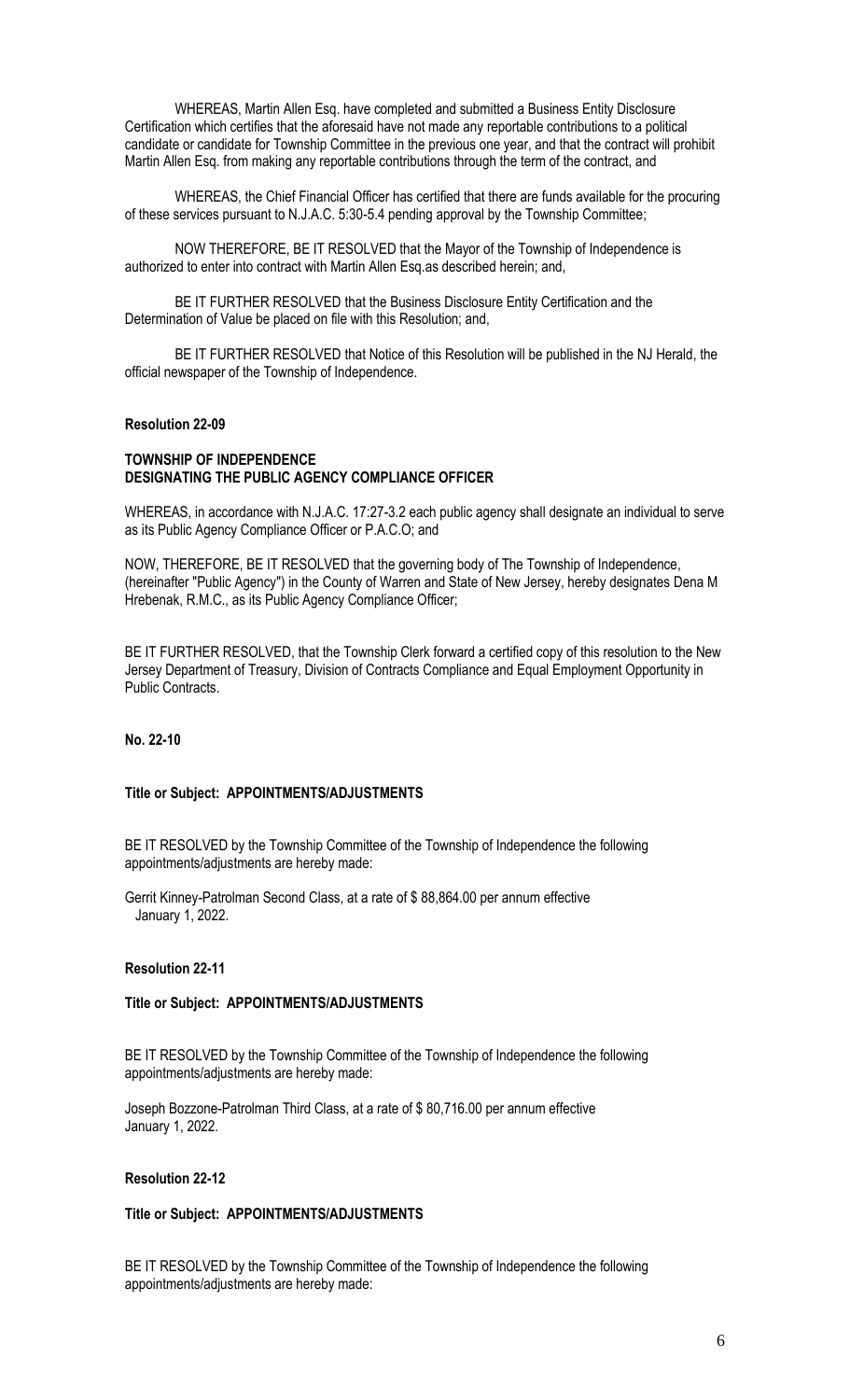Michael Meistrell-Patrolman Third Class, at a rate of \$ 80,716.00 per annum effective January 1, 2022.

## **Resolution 22-13**

## **Title or Subject: APPOINTMENTS/ADJUSTMENTS**

BE IT RESOLVED by the Township Committee of the Township of Independence the following appointments/adjustments are hereby made:

Rafael Ortiz-Patrolman Third Class, at a rate of \$80,716.00 per annum effective January 1, 2022.

## **Resolution 22-14**

#### **Title or Subject: APPOINTMENTS/ADJUSTMENTS**

BE IT RESOLVED by the Township Committee of the Township of Independence the following appointments/adjustments are hereby made:

Khilian Bernard-Patrolman Fourth Class, at a rate of \$ 75,356.00 per annum effective January 1, 2022.

#### **Resolution 22-15**

#### **Title or Subject: APPOINTMENTS/ADJUSTMENTS**

BE IT RESOLVED by the Township Committee of the Township of Independence the following appointment is hereby made:

Jacob R Lloyd-Police Officer Fifth Class, at a rate of \$ 61,936.00 per annum effective January 1, 2022.

## **Resolution 22-16**

### **Title or Subject: Approval of Kennel License-Happy Tails Inn**

BE IT RESOLVED by the Township Committee of the Township of Independence, County of Warren and State of New Jersey, the Kennel license is hereby issued to Animal Control Officers Rebecca Burton and Jeff Eyre owners of Happy Tails Inn, 69 Route 46 East, Hackettstown New Jersey, the license commences on January 1, 2022 and terminates on December 31, 2022.

**Resolution 22-17**

#### **STATE OF NEW JERSEY DEPARTMENT OF LAW AND PUBLIC SAFETY**

## **SAFE AND SECURE COMMUNITIES PROGRAM RESOLUTION OF PARTICIPATION #22-17 A RESOLUTION APPROVING PARTICIPATION WITH THE STATE OF NEW JERSEY FEDERAL GRANT PROGRAM ADMINISTERED BY THE DEPARTMENT OF LAW AND PUBLIC SAFETY.**

WHEREAS, the Township of Independence wished to apply for funding of approximately \$16,200.00 with a match of \$145,493.38 for an approximate project total cost of \$161,693.38 for a project under the State of New Jersey Safe and Secure Communities Grant Program, and

WHEREAS, the Independence Township Committee has reviewed the accompanying application and has approved said request, and

WHEREAS, the project is a joint effort between the Department of Law and Public Safety and the Township of Independence for the purpose described in the application;

THEREFORE, BE IT RESOLVED by the Independence Township Committee that

As a matter of public policy, the Township of Independence wished to participate to the fullest extent possible with the Department of Law and Public Safety and does accept grant number 22-2112 for the period 8.11.21 to 8.10.22

The Attorney General will receive funds on behalf of the applicant.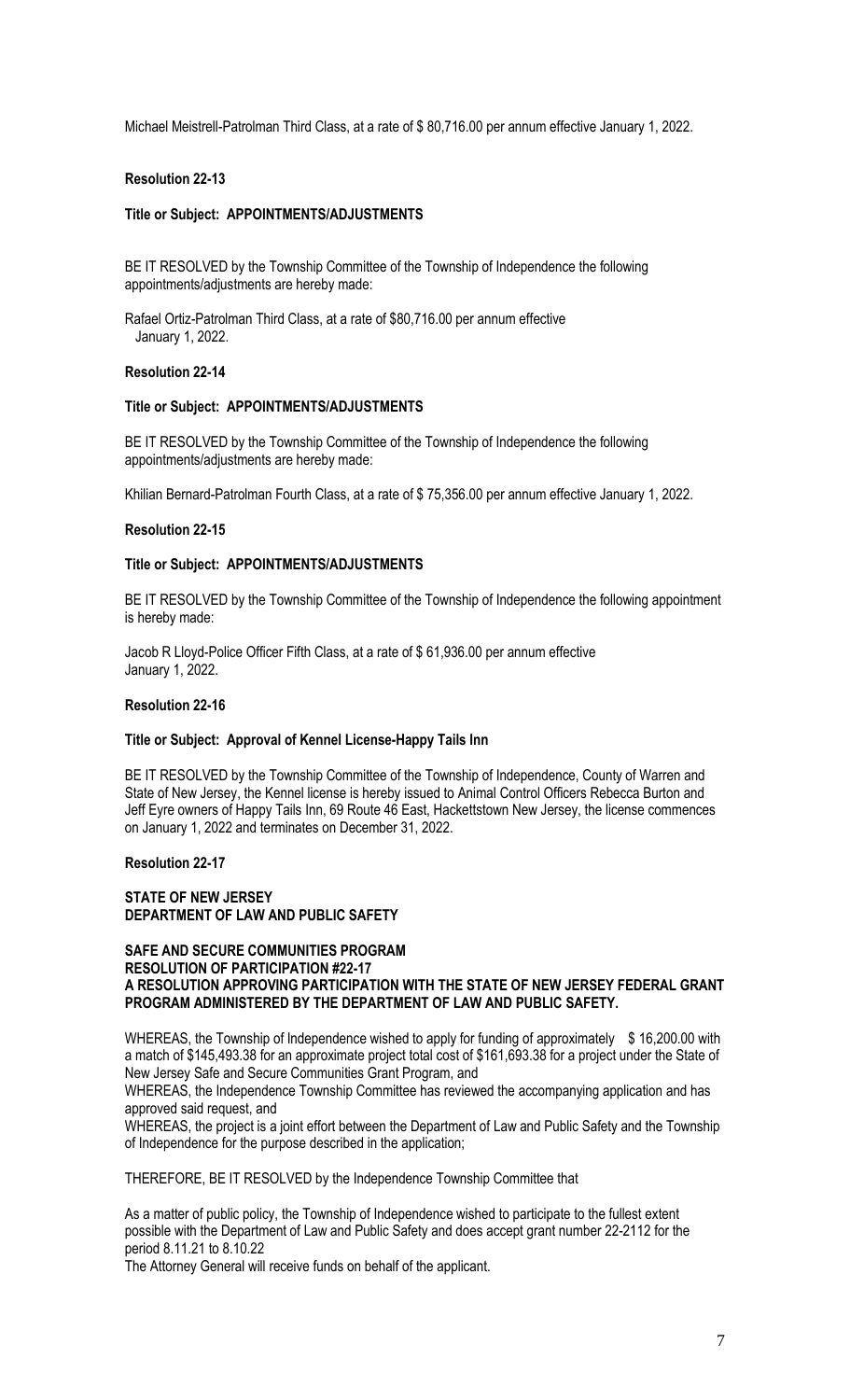The Department of Law & Public Safety, Office of the Attorney General shall be responsible for the receipt and review of the applications for said funds.

The Department of Law & Public Safety, Office of the Attorney General shall initiate allocations to each applicant as authorized.

### **Resolution 22-18 RESOLUTION ADOPTING THE WARREN COUNTY MULTI-JURISDICTIONAL HAZARD MITIGATION PLAN**

WHEREAS, the Independence Township, NJ, has experienced natural hazards that result in public safety hazards and damages to private and public property and;

WHEREAS, the hazard mitigation planning process set forth by the State of New Jersey and the Federal Emergency Management Agency offer the opportunity to consider natural hazards and risks, and to identify mitigation actions to reduce future risks and;

WHEREAS, the New Jersey Office of Emergency Management has provided federal mitigation funds to support development of an updated mitigation plan and;

Whereas, a Multi-Jurisdictional Hazard Mitigation Plan has been developed by the County Department of Public Safety and Mitigation Planning Committee and;

Whereas, the Multi-Jurisdictional Hazard Mitigation Plan includes a prioritized list of mitigation actions including activities that, over time will help minimize and reduce safety threats and damage to private and public property and;

WHYEREAS, the draft plan was provided to each participating jurisdiction through a website hosted by Michael Baker International, Inc. (Michael Baker), the contracted vendor assisting with the planning process. Links were links also posted on the Department of Public Safety website so as to introduce the planning concept and to solicit questions and comments and to present the Plan and request comments, as required by law and;

NOW, THEREFORE BE IT RESOLVED by the Independence Township:

The Warren County Multi-Jurisdictional Hazard Mitigation Plan, as submitted on September 14, 2021 by the Warren County Department of Public Safety to the New Jersey Office of Emergency Management and submitted on October 13, 2021 to the Federal Emergency Management Agency and subsequently approved by both agencies on November 5, 2021, be and is hereby adopted as an official plan of the County of Warren; with the required yearly updates and minor revisions recommended by the Federal Emergency Management Agency and/or the New Jersey Office of Emergency Management may be incorporated without further action.

The Independence Township departments identified in the Plan are hereby directed to further pursue potential or suggested implementation of the recommended high priority activities that are assigned to their departments.

Any action proposed by the Plan shall be subject to and contingent upon budget approval, if required, which shall be at the discretion of the Independence Township, and this resolution shall not be interpreted so an to mandate any such appropriation.

The Independence Township Emergency Management Coordinator is designated to coordinate with other offices and shall periodically report on the activities, accomplishments, and progress, and shall prepare an annual progress report to be submitted to the New Jersey Office of Emergency Management. The status reports shall be submitted on a yearly basis by a predetermined date agree upon by all stakeholders. BE IT FURHER RESOLVED that the Municipal Clerk forward a certified true copy of this resolution to the Warren County Department of Public Safety. PASSED by the Township Committee of the Independence Township on this 7<sup>th</sup> day of January, 2022.

Mr. Cougle made a motion to approve the passage of Resolutions 22-01 through 22-18, which was seconded by Mrs. Gesumaria.

 Ayes: Mrs. Gesumaria, Mr. Cougle, Mayor Giordano Nays: None Absent: Mr. Pennington, Mrs. Kelsey Abstain: None Motion carries with three (3) affirmative votes.

New Business:

Ordinance 2021-01 Introduction/First Reading

**2022-01 CALENDAR YEAR 2022 MODEL ORDINANCE TO EXCEED THE MUNICIPAL BUDGET APPROPRIATION LIMITS AND TO ESTABLISH A CAP BANK**